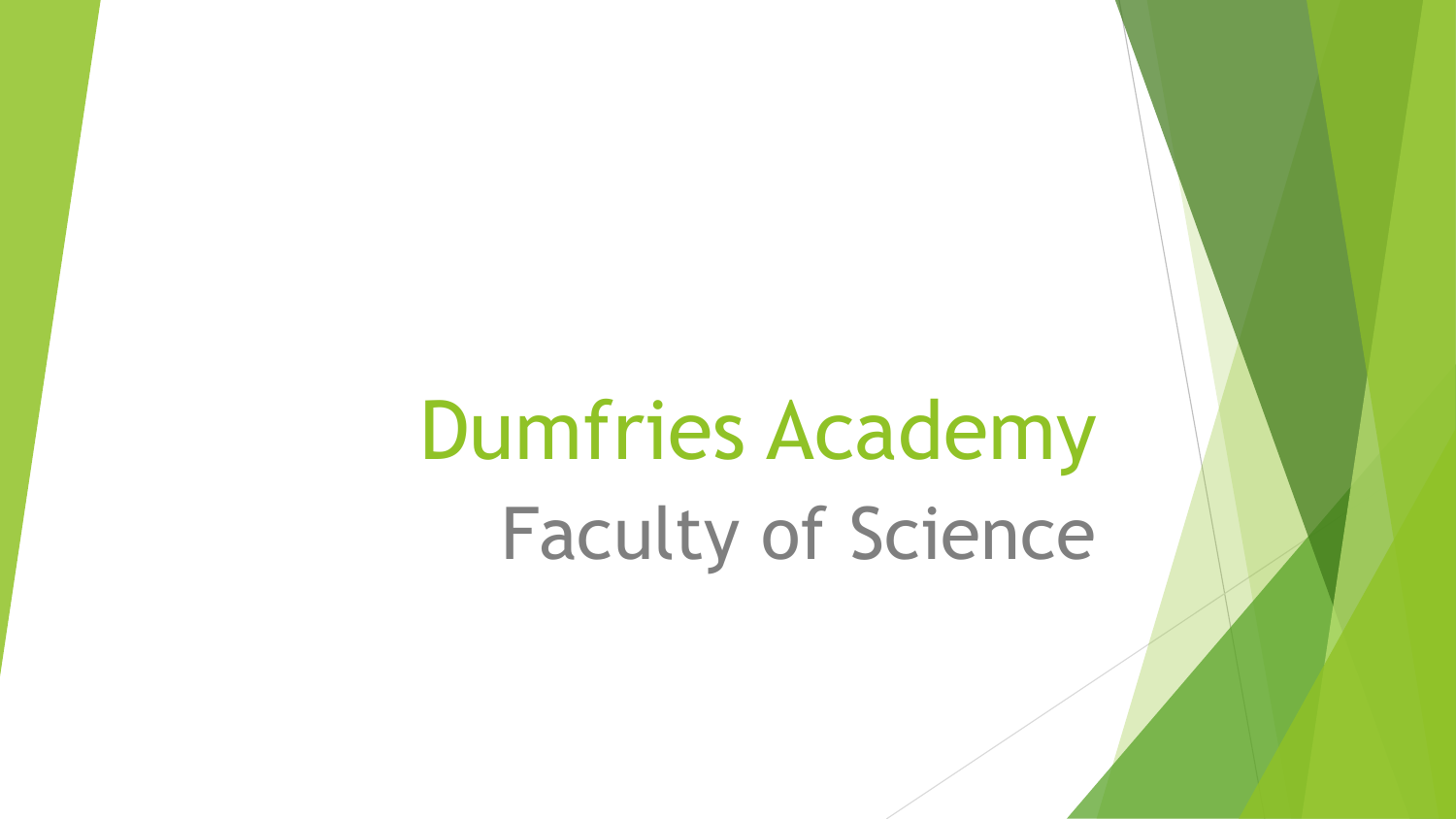### What do we do in S1 Science?

- In S1 Science you will study the following topics:
- **1. Biology** 1. Cells and Reproduction 2. Body Systems
- **2. Chemistry** 1. States of Matter 2. Elements,compounds and mixtures
- **3. Physics** 1. Light 2. Forces and electricity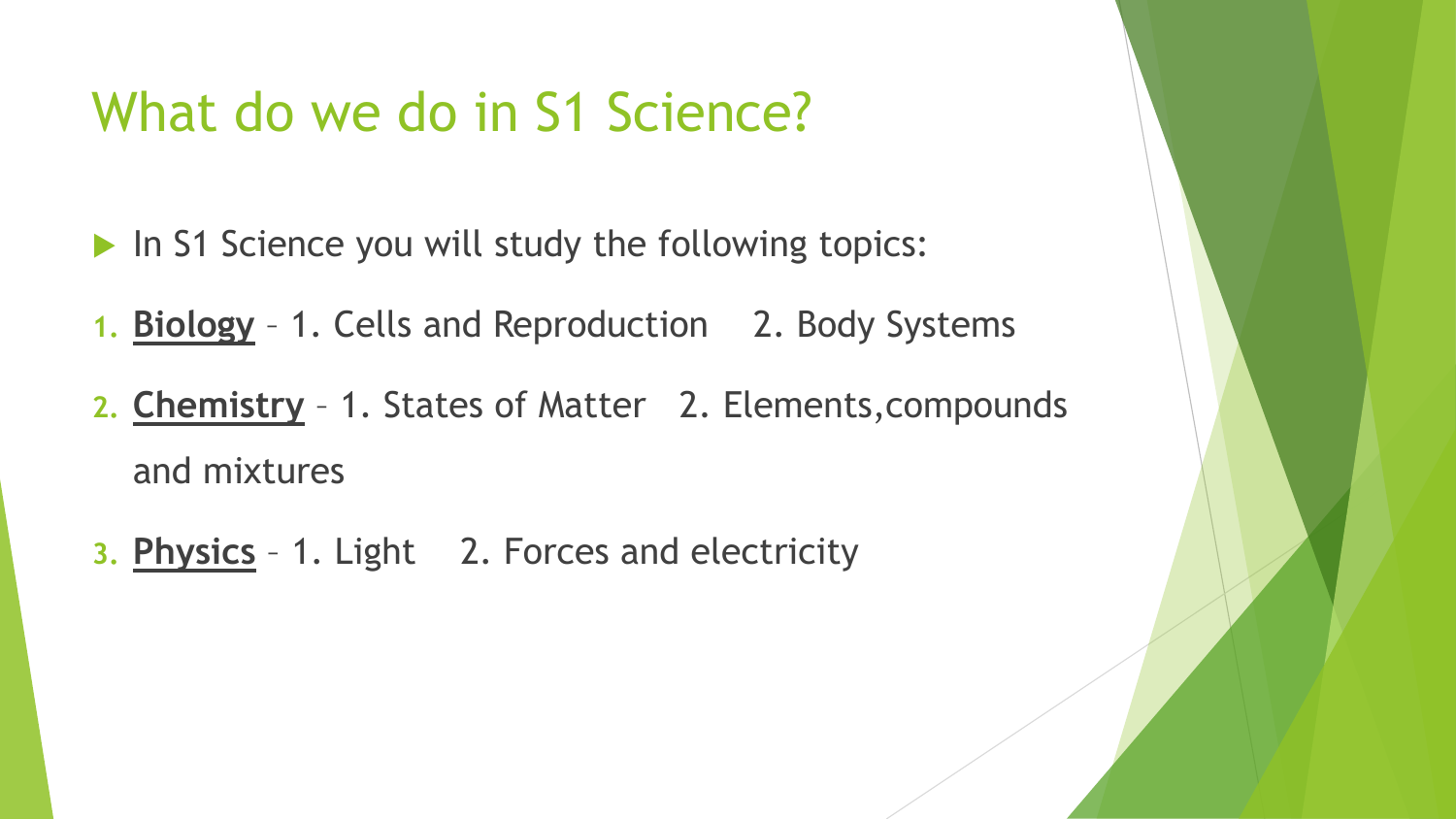### What do we do in S1 Science?

- As we have all seen in recent weeks Science and Scientists are really important. Science helps us understand the world (and the universe) around us, it explains why things happen. Scientists do experiments that allow us to find solutions to questions and problems. Science has 3 main areas:
- 1. Biology (the living world around us)
- 2. Chemistry (substances, materials and how they behave)
- 3. Physics (energy, matter and laws of the universe)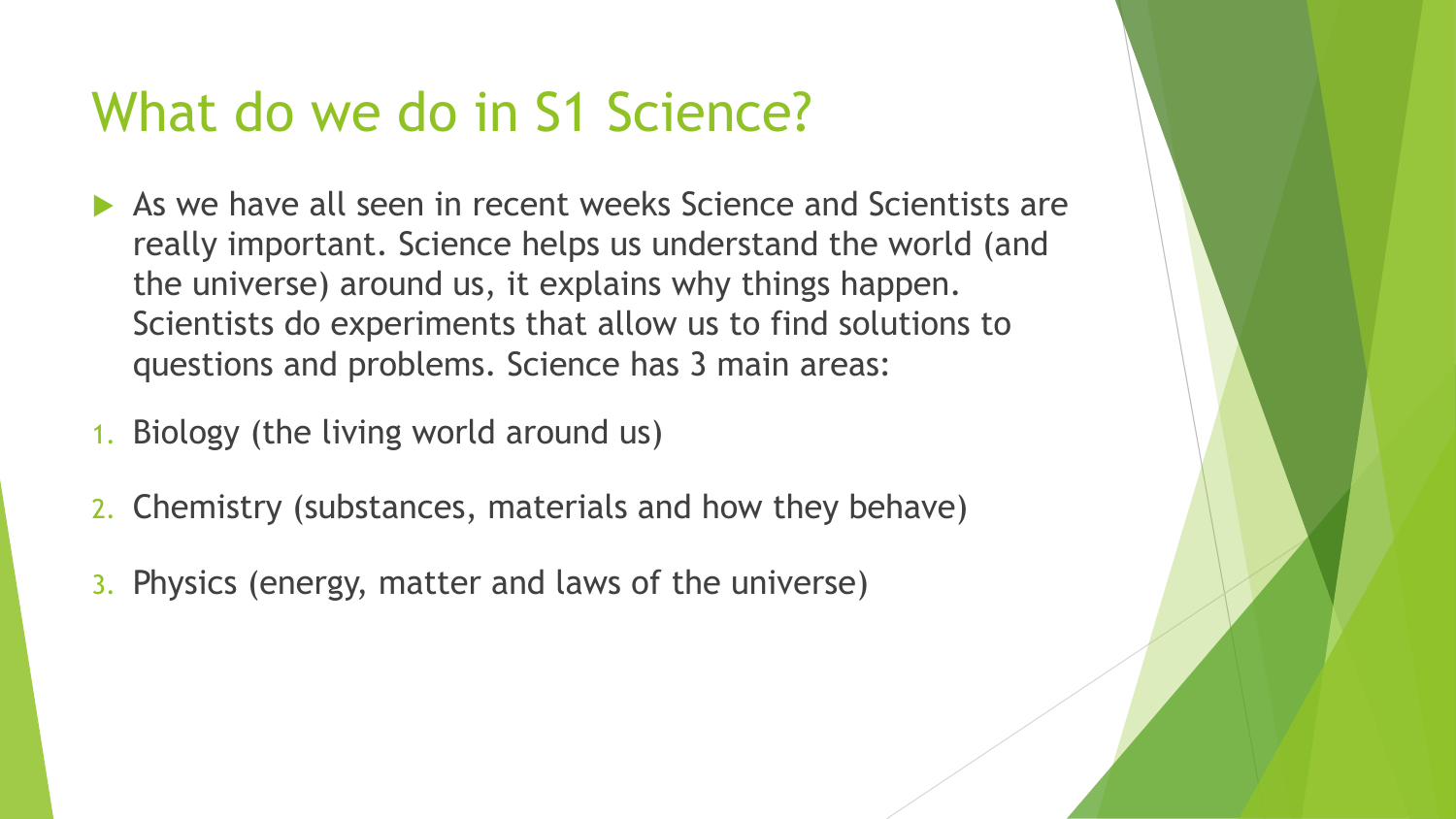Extra curricular opportunities:

There is an S1 Science club that runs during Wednesday lunchtimes.

The Science faculty also usually run an S1 Science trip to the Glasgow Science Centre in December.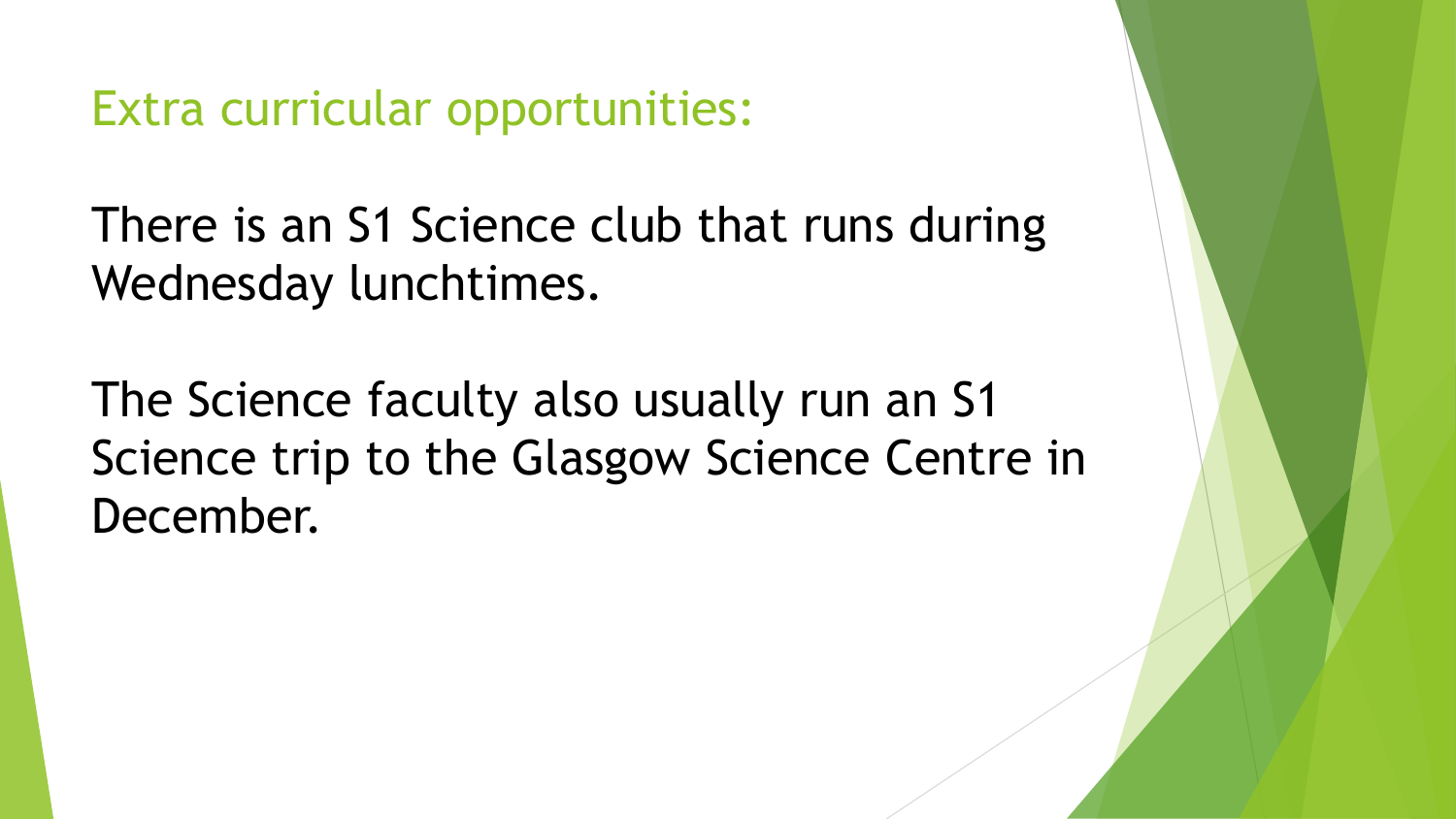# Meet the Science Faculty

#### Mr Grierson

**Principal Teacher (Science)** teaches Science and Biology



#### Miss Barton

**Principal Teacher (Laurie House)** teaches Science and Biology

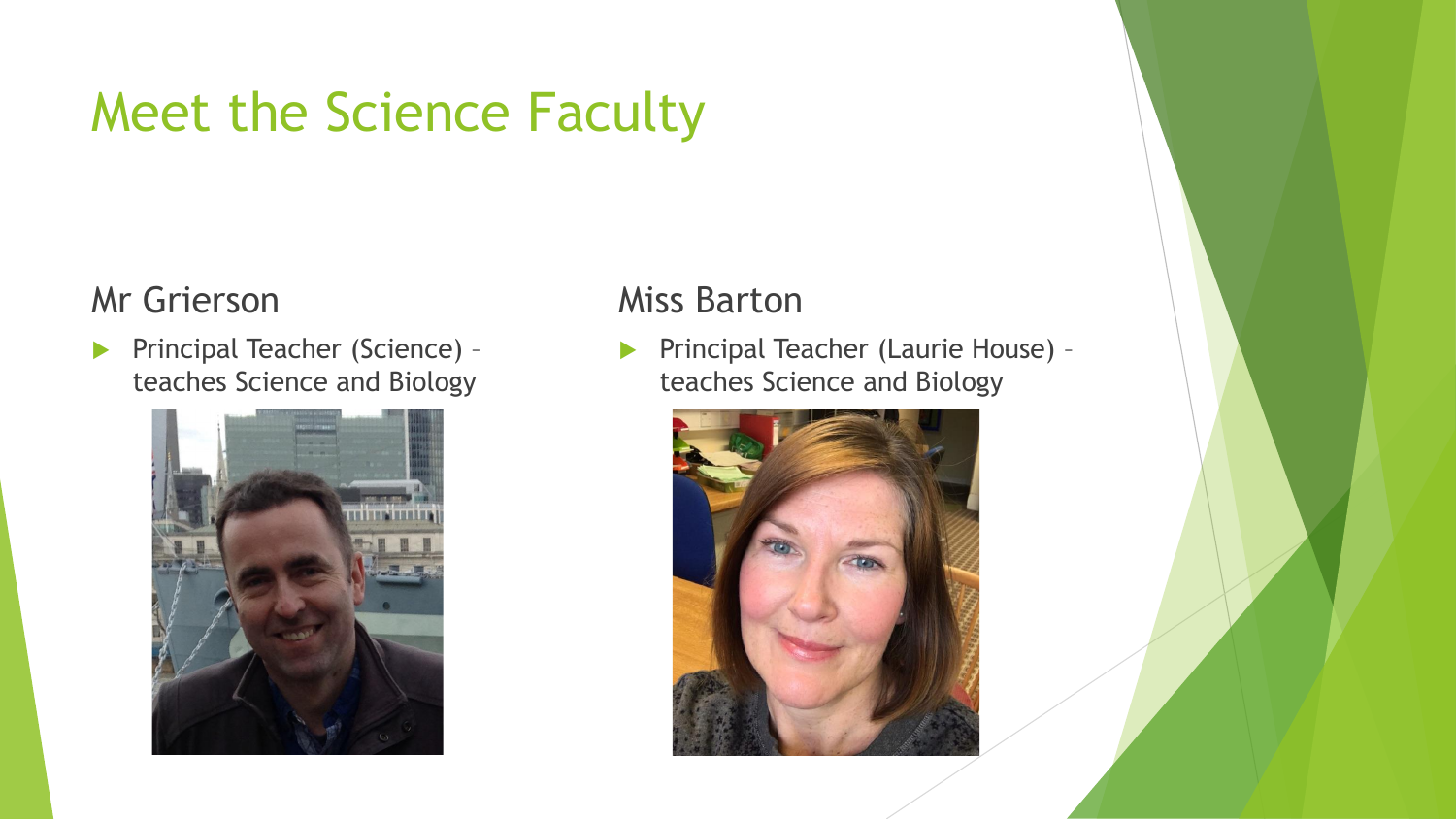# Meet the Science Faculty

Dr Berry

**teaches Science and Biology** 



#### Miss Harrison

**teaches Science and Biology and** Environmental Science